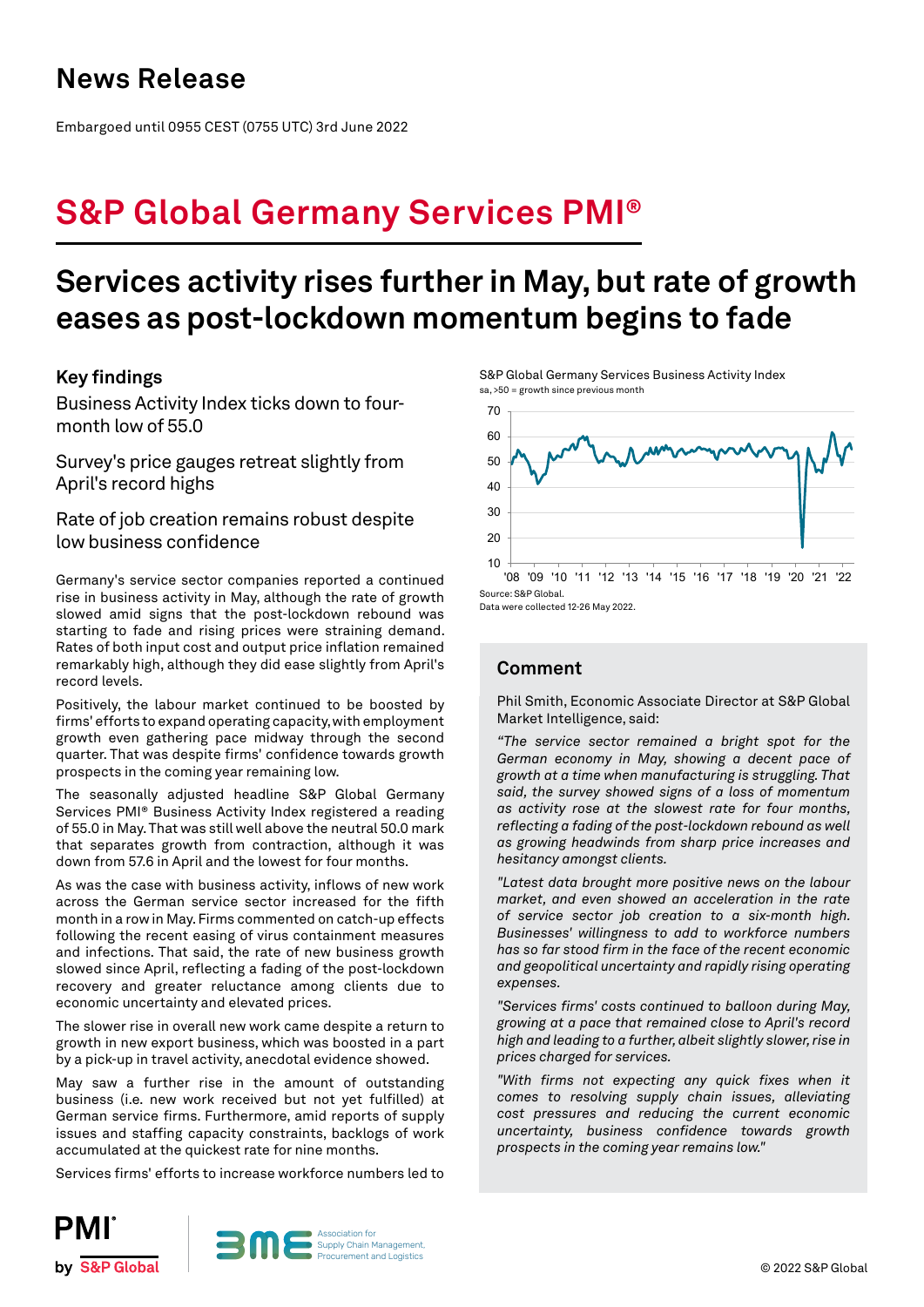a further rise in sector employment during May, the twentythird in as many months. Furthermore, the pace of job creation accelerated to the fastest since November last year and was strong by historical standards.

In terms of growth expectations for the year-ahead, however, May's survey indicated a low level of optimism. After plummeting during the previous two months to a one-anda-half year low in April, business confidence improved only slightly in the latest survey period and remained comfortably below the long-run average. Firms reported concerns about inflation, higher borrowing rates, supply chain disruption and the impact on demand from heightened economic uncertainty.

May saw another steep rise in German services firms' operating expenses, underpinned by higher energy and fuel prices, growing wage bills and increased material costs. Though the rate of input price inflation ticked down slightly since April, it was still quicker than at any other time in the series history.

With many businesses looking to offset higher costs, latest data showed a sustained surge in average prices charged for services. The rate of increase was the second-quickest on record, just behind April's peak.

**PMI Services Business Activity** 

Services gross value added



# **S&P Global Germany Composite PMI®**

### **Private sector output growth eases in May**

The S&P Global Germany Composite PMI Output Index\* slipped from April's 54.3 to 53.7 in May. That was still in growth territory but signalled a sustained loss of momentum as it fell for the third month running.

Underlying data showed increases in both services activity and manufacturing production, with the former seeing the stronger expansion.

Overall inflows of new business meanwhile showed the slowest rise for five months, partly reflecting a drag from falling demand for manufacturing goods (particularly from abroad).

Employment remained a bright spot, rising strongly and across both monitored sectors. This was despite generally subdued business confidence towards the outlook.

On the price front, data showed a further sharp rise in average charges for goods and services, albeit with the rate of increase easing from April's record. Underlying cost inflation also came down slightly but remained elevated.



Sources: S&P Global, Federal Statistical Office.

\*Composite PMI indices are weighted averages of comparable manufacturing and services PMI indices. Weights reflect the relative size of the manufacturing and service sectors according to official GDP data.